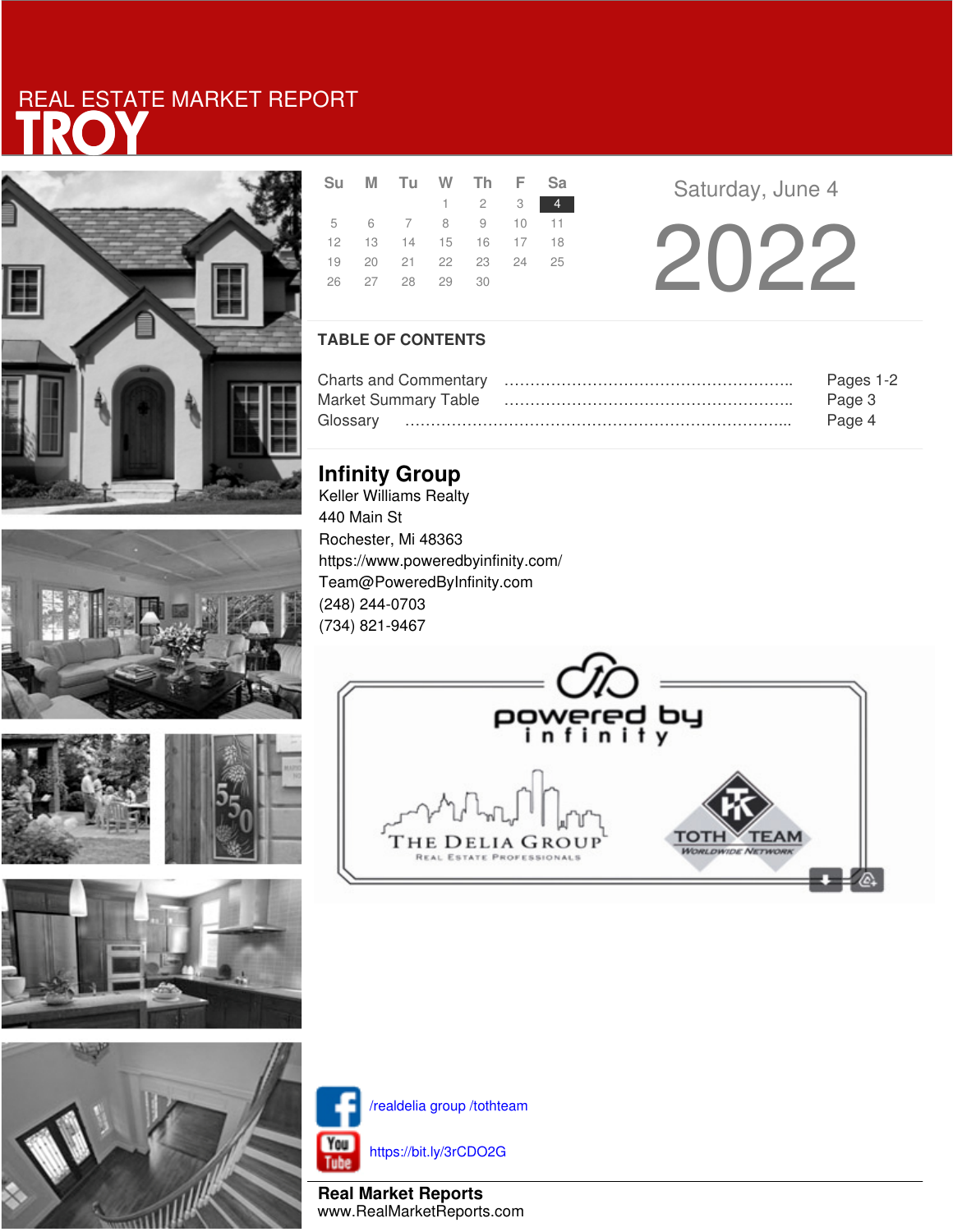

at the real estate market. Currently there are 112 sales pending in the market overall, leaving 106 listings still for sale. The resulting pending ratio is 51.4% (112 divided by 218). So you might be asking yourself, that's great... but what exactly does it mean? I'm glad you asked! *Let's take a look*

The pending ratio indicates the supply & demand of the market. Specifically, a high ratio means that listings are in demand and quickly going to contract. Alternatively, a low ratio means there are not enough qualified buyers for the existing supply.

**"Current inventory is described as active."**

Team@PoweredByInfinity.com Infinity Group Keller Williams Realty (248) 244-0703

Taking a closer look, we notice that the \$300K - \$400K price range has a relatively large number of contracts pending sale.

We also notice that the \$400K - \$500K price range has a relatively large inventory of properties for sale at 23 listings. The median list price (or asking price) for all properties in this market is \$472,400.





A total of 442 contracts have closed in the last 6 months with a median sold price of \$374,000. Breaking it down, we notice that the \$300K - \$400K price range contains the highest number of sold listings.

Alternatively, a total of 122 listings have failed to sell in that same period of time. Listings may fail to sell for many reasons such as being priced too high, having been inadequately marketed, the property was in poor condition, or perhaps the owner had second thoughts about selling at this particular time. The \$0K - \$100K price range has the highest number of offmarket listings at 29 properties.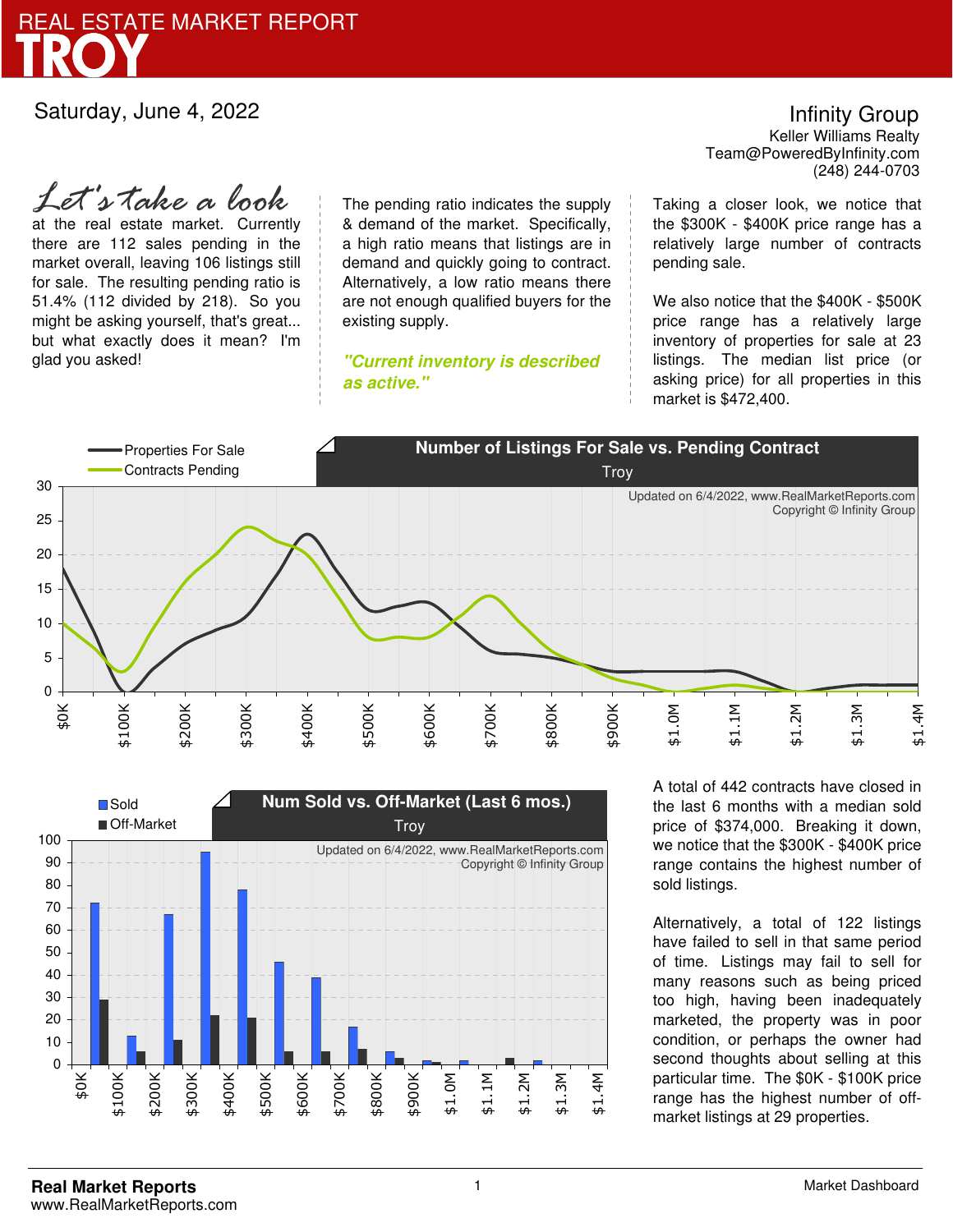![](_page_2_Picture_0.jpeg)

Looking at the chart to the right, you might be wondering why average days on market (DOM) is important. This is a useful measurement because it can help us to determine whether we are in a buyer's market (indicated by high DOM), or a seller's market (indicated by low DOM). Active listings (properties for sale) have been on the market for a median time of 17 days.

Analysis of sold properties for the last six months reveals a median sold price of \$374,000 and 9 days on market. Notice that properties in the \$1.4M + price range have sold quickest over the last six months.

The recent history of sales can be seen in the two charts below. The median sold price for the last 30 days was \$472,500 with a DOM of 7 days.

Since the recent DOM is less than the median DOM for the last 6 months, it is a positive indicator for demand. It is always important to realize that real estate markets can fluctuate due to many factors, including shifting interest rates, the economy, or seasonal changes.

![](_page_2_Figure_6.jpeg)

### **"The median list-to-sales ratio for this area is 106.1%."**

Ratios are simple ways to express the difference between two values such as list price and sold price. In our case, we typically use the list-to-sale ratio to determine the percentage of the final list price that the buyer ultimately paid. It is a very common method to help buyers decide how much to offer on a property.

Analysis of the absorption rate indicates an inventory of 1.4 months based on the last 6 months of sales. This estimate is often used to determine how long it would take to sell off the current inventory of properties if all conditions remained the same. It is significant to mention that this estimate does not take into consideration any additional properties that will come onto the market in the future.

![](_page_2_Figure_10.jpeg)

Team@PoweredByInfinity.com Infinity Group Keller Williams Realty (248) 244-0703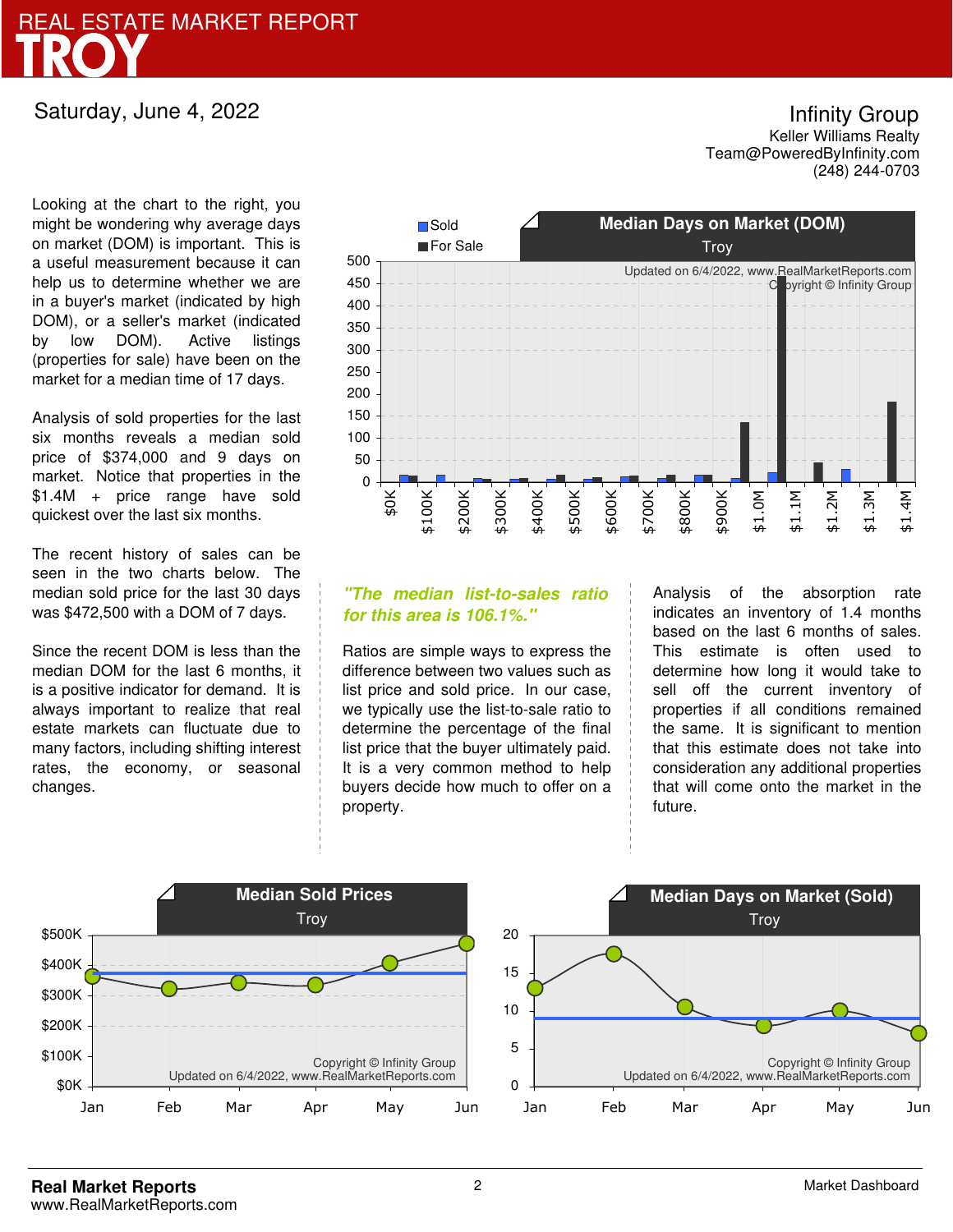## Infinity Group

Team@PoweredByInfinity.com Keller Williams Realty (248) 244-0703

| <b>MARKET SUMMARY TABLE</b>                                                                                |                      |                |                       |                      |                                | 112 PENDING $^{[2]}$ |          |                | $122$ OFF-MARKET (last 6 mos) <sup>[3]</sup> |                |                   |                                     |                            | <b>ABSORPTION RATE</b><br>(months of inventory) |                      |                |   |
|------------------------------------------------------------------------------------------------------------|----------------------|----------------|-----------------------|----------------------|--------------------------------|----------------------|----------|----------------|----------------------------------------------|----------------|-------------------|-------------------------------------|----------------------------|-------------------------------------------------|----------------------|----------------|---|
| $A = Average Value$<br>$M = Median Value$<br>$N/A = Not Available$                                         |                      |                | <b>106 ACTIVE [1]</b> |                      |                                |                      |          |                |                                              |                |                   | 442 SOLD/CLOSED (last 6 months) [4] |                            |                                                 |                      |                |   |
|                                                                                                            | <b>Price Range</b>   | <b>Num</b>     |                       | <b>Days</b><br>on    | Current<br>List                | Num                  | Pend     | <b>Num</b>     | <b>Num</b>                                   |                | <b>Days</b><br>on | <b>Original</b><br>List             | <b>Final</b><br>List       | Sold/<br><b>Closed</b>                          | List-<br><b>Sale</b> | Est.           |   |
| Low                                                                                                        | <b>High</b>          | #              |                       | <b>Market</b>        | Price                          | #                    | Ratio    | $\#$           | #                                            |                | <b>Market</b>     | <b>Price</b>                        | <b>Price</b>               | <b>Price</b>                                    | Ratio                | Mos.           |   |
| \$0                                                                                                        | \$99,999             | 18             | A<br>M                | 18<br>15             | 2,983<br>\$<br>\$<br>2,625     | 10                   | 36%      | 29             | 72                                           | Α<br>M         | 31<br>18          | \$<br>2,357<br>\$<br>2,200          | 2,316<br>\$<br>\$<br>2,195 | 2,348<br>\$<br>\$<br>2,195                      | 101%<br>100%         | 1.5            |   |
| \$100,000                                                                                                  | \$199,999            | $\theta$       |                       |                      |                                | 3                    | N/A      | 6              | 13                                           | Α<br>M         | 34<br>16          | \$<br>182,269<br>187,000<br>\$      | \$177,423<br>\$179,900     | 172,696<br>\$<br>178,000<br>\$                  | 97%<br>99%           | N/A            |   |
| \$200,000                                                                                                  | \$299,999            | 7              | Α<br>M                | 66<br>$\overline{7}$ | 253,957<br>\$<br>249,000<br>\$ | 16                   | 70%      | 11             | 67                                           | Α<br>M         | 23<br>9           | \$<br>255,976<br>253,000<br>\$      | \$254,084<br>\$250,000     | 254,785 100%<br>\$<br>253,000 101%<br>\$        |                      | 0.6            |   |
|                                                                                                            |                      |                | Α                     | 19                   | 340,682<br>\$                  |                      |          |                |                                              | Α              | 13                | \$339,254                           | \$339,225                  | 349,802 103%<br>\$                              |                      |                |   |
| \$300,000                                                                                                  | \$399,999            | 11             | M                     | 9                    | \$334,900                      | 24                   | 69%      | 22             | 95                                           | M              | $\overline{7}$    | \$340,000                           | \$340,000                  | 350,000 103%<br>\$                              |                      | 0.7            |   |
| \$400,000                                                                                                  | \$499,999            | 23             | Α                     | 41                   | 457,252<br>\$                  | 20                   | 47%      | 21             | 78                                           | Α              | 13                | \$<br>428,439                       | \$427,442                  | 442,589 104%<br>\$                              |                      | 1.8            |   |
|                                                                                                            |                      |                | M                     | 17                   | 458,000<br>\$                  |                      |          |                |                                              | M              | 8                 | 429,900<br>\$                       | \$429,450                  | 440,000 102%<br>\$                              |                      |                |   |
| \$500,000                                                                                                  | \$599,999            | 12             | Α                     | 27                   | 547,925<br>\$                  | 8                    | 40%      | 6              | 46                                           | $\overline{A}$ | 23                | 532,620<br>\$                       | \$ 530,728                 | 543,725 102%<br>\$                              |                      | 1.6            |   |
|                                                                                                            |                      |                | M                     | 12                   | \$ 534,500                     |                      |          |                |                                              | M              | $\overline{7}$    | \$ 529,900                          | \$ 532,450                 | \$541,250 102%                                  |                      |                |   |
| \$600,000                                                                                                  | \$699,999            | 13             | Α                     | 41                   | 672,175<br>\$                  | 8                    | 38%      | 6              | 39                                           | Α              | 25                | \$647,362                           | \$ 643,536                 | 645,043 100%<br>\$                              |                      | $\overline{2}$ |   |
|                                                                                                            |                      |                | M<br>A                | 15<br>24             | 674,900<br>S.<br>\$746,400     |                      |          |                |                                              | Μ<br>Α         | 13<br>27          | \$<br>641,323<br>\$718,147          | \$ 641,323<br>\$709,853    | 647,500 101%<br>\$<br>739,895 104%<br>\$        |                      |                |   |
| \$700,000                                                                                                  | \$799,999            | 6              | M                     | 17                   | 750,000<br>\$                  | 14                   | 70%      | $\overline{7}$ | 17                                           | M              | 10                | \$715,000                           | \$699,900                  | \$734,000 105%                                  |                      | 2.1            |   |
|                                                                                                            |                      |                | Α                     | 42                   | 859,600<br>\$                  |                      |          |                |                                              | Α              | 31                | \$ 824,916                          | \$ 818,266                 | 835,400 102%<br>\$                              |                      |                |   |
| \$800,000                                                                                                  | \$899,999            | 5              | M                     | 17                   | 849,999<br>S.                  | 6                    | 3<br>55% |                |                                              | $6\phantom{a}$ | M                 | 16                                  | \$812,448                  | \$812,448                                       | 824,000 101%<br>\$   |                | 5 |
|                                                                                                            |                      |                | A                     | 139                  | \$983,233                      |                      |          |                |                                              | Α              | 9                 | \$821,450                           | \$821,450                  | 925,000<br>\$                                   | 113%                 |                |   |
| \$900,000                                                                                                  | \$999,999            | 3              | M                     | 135                  | \$<br>999,900                  | $\overline{2}$       | 40%      | 1              | $\overline{2}$                               | M              | 9                 | \$ 821,450                          | \$821,450                  | 925,000 113%<br>\$                              |                      | 9              |   |
| \$1,000,000                                                                                                | \$1,099,999          | 3              | Α                     | 489                  | \$1,056,300                    | $\theta$             |          | $\overline{0}$ | $\overline{2}$                               | Α              | 22                | \$1,062,500                         | \$1,062,500                | \$1,022,500                                     | 96%                  | 9              |   |
|                                                                                                            |                      |                | Μ                     | 467                  | \$1,069,900                    |                      |          |                |                                              | Μ              | 22                | \$1,062,500                         | \$1,062,500                | \$1,022,500                                     | 96%                  |                |   |
| \$1,100,000                                                                                                | \$1,199,999          | 3              | Α                     | 66                   | \$1,136,267                    | 1                    | 25%      | 3              | $\theta$                                     |                |                   |                                     |                            |                                                 |                      |                |   |
|                                                                                                            |                      |                | M                     | 44                   | \$1,108,900                    |                      |          |                |                                              |                |                   |                                     |                            |                                                 |                      |                |   |
| \$1,200,000                                                                                                | \$1,299,999          | $\overline{0}$ |                       |                      |                                | $\overline{0}$       |          | $\bf{0}$       | $\overline{2}$                               | Α              | 29                | \$1,500,000                         | \$1,400,000                | \$1,225,000                                     | 88%                  | N/A            |   |
|                                                                                                            |                      |                |                       | 182                  | \$1,329,900                    |                      |          |                |                                              | M              | 29                | \$1,500,000                         | \$1,400,000                | \$1,225,000                                     | 88%                  |                |   |
| \$1,300,000                                                                                                | \$1,399,999          |                | A<br>M                | 182                  | \$1,329,900                    | $\theta$             |          | $\theta$       | $\overline{0}$                               |                |                   |                                     |                            |                                                 |                      |                |   |
|                                                                                                            |                      |                | Α                     | 25                   | \$1,800,000                    |                      |          |                |                                              | Α              | 4                 | \$1,403,300                         | \$1,420,967                | \$1,482,633 104%                                |                      |                |   |
| \$1,400,000                                                                                                | $^{+}$               | 1              | М                     | 25                   | \$1,800,000                    | $\bf{0}$             |          | $\overline{7}$ | 3                                            | M              |                   | \$1,400,000                         | \$1,412,900                | \$1,450,000 103%                                |                      | $\overline{2}$ |   |
|                                                                                                            | <b>Market Totals</b> | 106            |                       |                      |                                | 112                  | 51%      | 122            | 442                                          |                |                   |                                     |                            |                                                 |                      | 1.4            |   |
| <b>Market Averages</b>                                                                                     |                      |                |                       | 51                   | \$498,517                      |                      |          |                |                                              |                | 21                | \$369,277                           | \$367,382                  | \$375,089 102%                                  |                      |                |   |
| <b>Market Medians</b>                                                                                      |                      |                |                       | 17                   | \$472,400                      |                      |          |                |                                              |                | 9                 | \$359,950                           | \$352,500                  | \$374,000 106%                                  |                      |                |   |
| Date Range (Off-Market & Sold) = 12/04/2021 to 06/04/2022<br><b>Favors Sellers</b><br><b>Favors Buyers</b> |                      |                |                       |                      |                                |                      |          |                |                                              |                |                   |                                     |                            |                                                 |                      |                |   |

Data believed to be accurate but not guaranteed.

Status = [1] Active; [2] Pending, Contingent - CCS; [3] Expired, Conditionally Withdrawn, Unconditionally Withdrawn; [4] Sold

 $City = Troy$ 

PropertyType = Residential